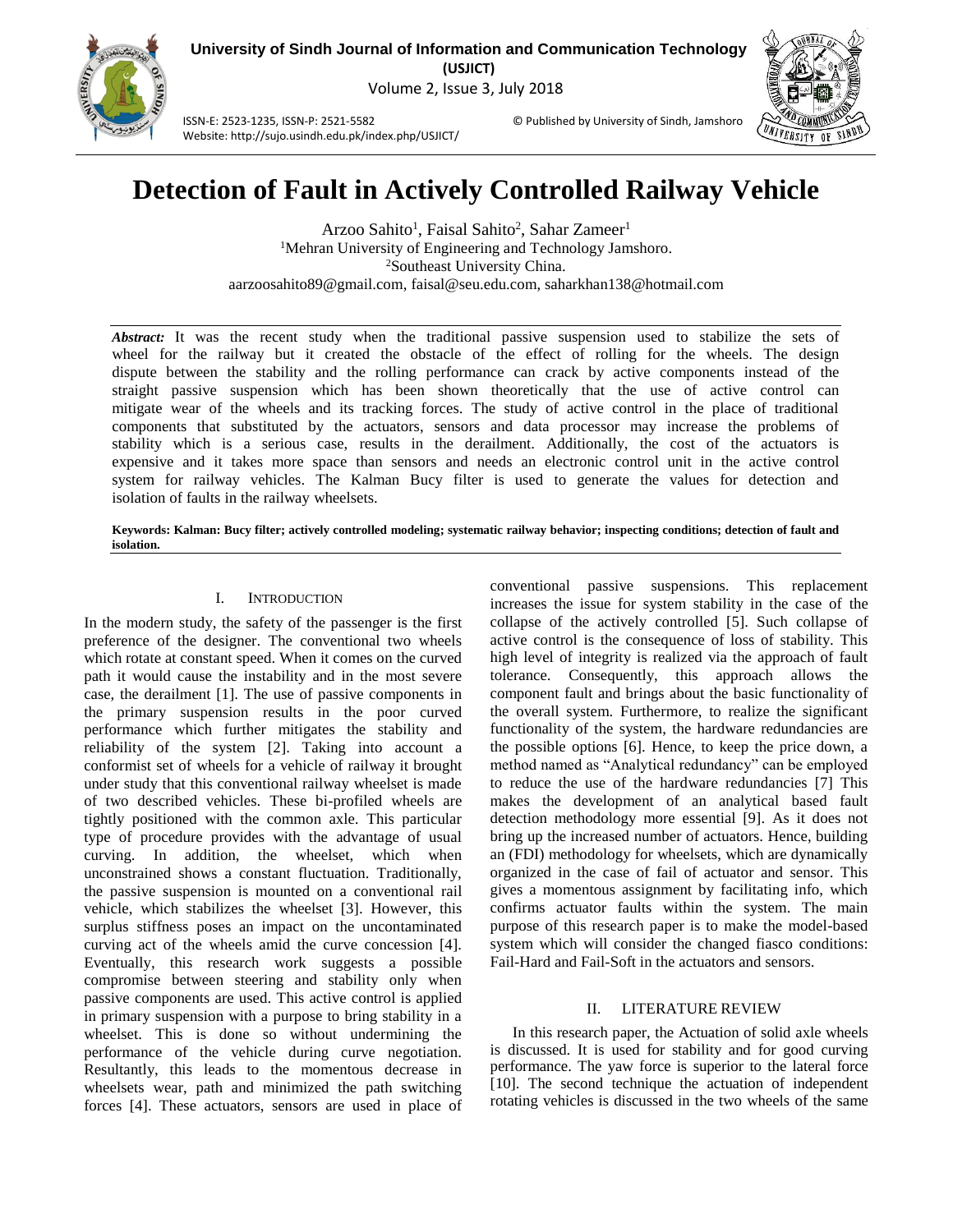axle is allowed to rotate independently with using wheel sets. This reduces the cause of hunting of decoupling of the yaw motion as well as lateral displacement [11]. The driving of two independent wheels can control the torsional coupling. This technique provides the drive and guidance through the motor control [12]. In this research paper, the secondary yaw technique is elaborated. For improving stability and rotating performance, this concept is used because it is based on applying a yaw torque on the bogie [13]. The traditional method for designing the rail wheels used dampers and springs in the secondary suspension of the bogie. This old system is replaced by the active components like sensors and actuators which are the reliable as well as affordable. It comforts the journey by improving the stability criteria. Hydraulic actuators and sky-hook method are used as a controller [14]. The Kalman filter and Artificial Neural Network are the two methods which are proposed to identify the faults in the complex system [15].

## III. ACTUATOR TENDENCY

The employment for the actively controlling actions needs the usage of an actuator for an individual set of wheel to transport the controlling act in the direction of yaw. Various different technologies of the actuator are to be found [16]. Though, in the learning process, electro-mechanical actuation is selected to encounter the chief necessities for actively controlled processes so that to steady the set of the wheel in the modes of kinematic, which are comparatively in the high range of frequency [17]. Though the models of actuator are not involved in the process to design control to escape the additional complication for the structures of control, all the dynamics of the actuator will be involved in the process of simulation to assess the performance of vehicle [18]. The basic model of actuator dynamics contains the two fragments: the electrical portion like dc motor and a portion for mechanical comprises the gearbox and rotor. The parameters are given in the following equations.

$$
I_{\mu}\ddot{\theta}_{m} = K_{\tau} \cdot t_{\alpha} + \tau_{\gamma}
$$
 (1)

$$
di_a/dt = \frac{Ra}{La \cdot ia} + \frac{Va}{La} + K \cdot \theta m /_{La}
$$
 (2)

The basic model is further summed up with the dynamics of the vehicle and its model for the simulation purpose to gage the presentation of the actively controlled system. Figures 1 and 2 relate the Displacements of lateral and yaw motions of the foremost and trailing sets of the wheel by and deprived of the dynamics of the actuator, correspondingly.





## IV. FDI MODELING AND SCHEME

This research work is based on the Kalman Filter technique which is employed to handle the actuator state, the KF filter is implemented which does so in the place of approximating the states of the actuators.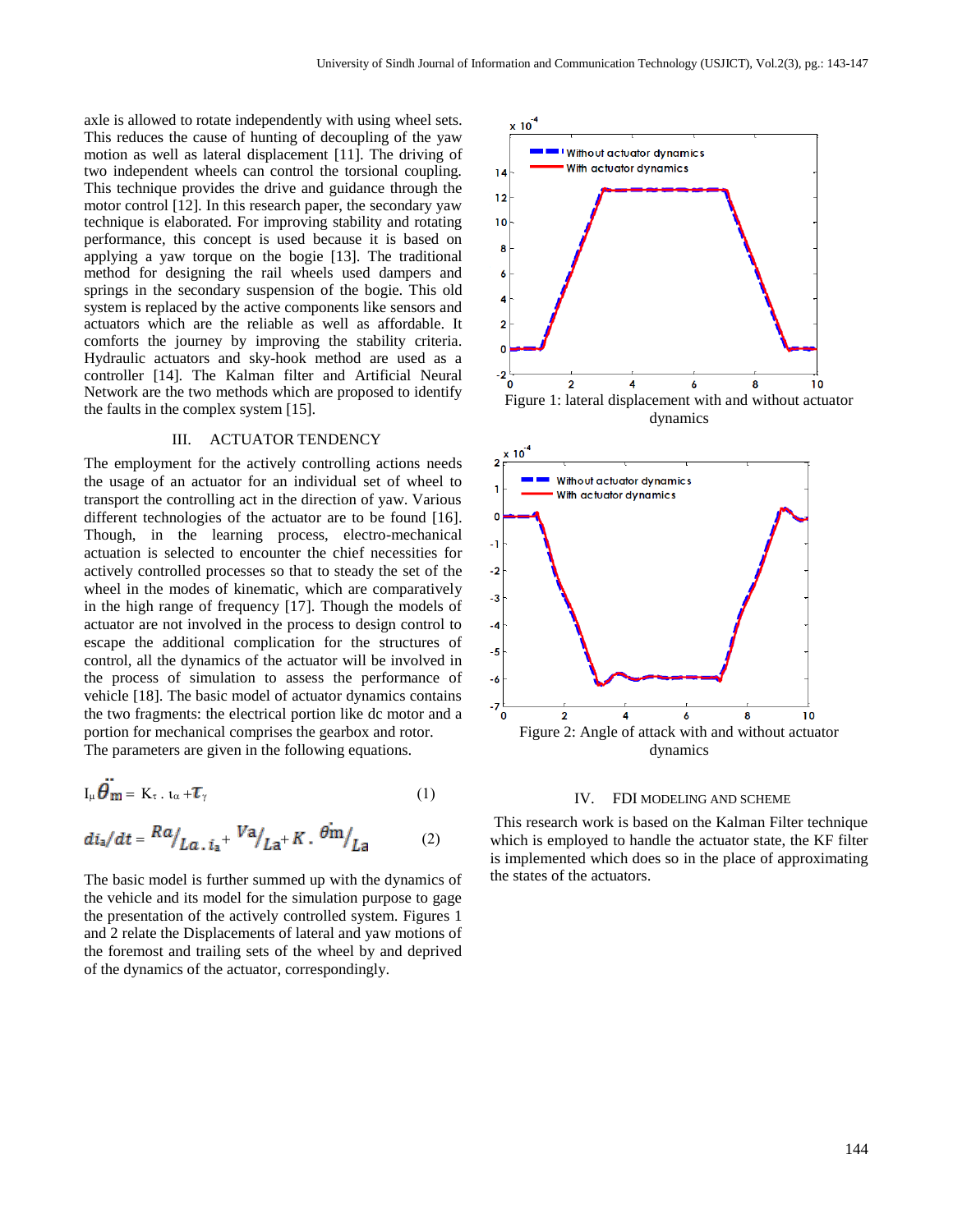

Figure 3: Schematic diagram of the FDI system

The equation (3) serves the purpose to define an illustrative picture of the actuator for the KF design.

$$
\dot{\mathbf{x}}_{\mathbf{c}} = A_{\chi} \cdot \xi_{\chi} + B_{\chi} \cdot Y_{\chi} + \Gamma_{\chi} \cdot \Omega_{\chi} ; \qquad (3)
$$

Where,

$$
\dot{x}_{\rm c} = [\ddot{\theta}_{\rm m} \, di_{\rm a}/dt \, \dot{\tau}_{\rm g}]^{\rm T}
$$

The equation explicitly shows the derivative of the torque which is represented in the appendix. The derivative of torque is amid the set of wheels and gear that is measured as a noise source in strategy. The presence of  $(\dot{\tau}_g)$  is integral primarily because it demonstrates that the ensuing KF gives suitable info for FDI. Moreover, in the scheme pattern, a little value of 0.0001 is put for the torque variable. This is done to have a full rank of the matrix. The further discussion considers two sensing options: The first one is two sensors are equipped onto each actuator. One sensor measures the actuator speed and the second sensor measure the motor current [15].

$$
\Psi_{\chi} = X_{\chi} \quad \xi_{\chi} + H_{\chi} \quad \zeta_{\chi} \tag{4}
$$

Where,

$$
\Psi_{\chi} = \left[\begin{array}{cc} \hat{\boldsymbol{\theta}}_{\mu} & \iota_{\alpha} \end{array}\right]^{\mathrm{T}};
$$

The second option differs from option 1 in the manner that in the former an additional sensor is included. This is a strain gauge with the sole objective to measure the torque, which has been applied to the wheelset from the actuator gearbox. This research work has all measurement noises to 3% with respect to their absolute value that too at the vehicle speed of 60 m/s.

# *A. Fail Hard*

Under the ambit of fail-hard actuators, the motor gets fixed at a particular position with respect to the motion between the wheelset. In the addition, the bogie gets constrained by the material stiffness in the actuator connections.



Figure 4: Displacement due to yaw for the forward-facing wheel (FH)

A thorough research proves that in such cases the vehicle stability is not the main concern even though the level of the damping might be reduced.



The Figure 4 explicitly demonstrate that the two cases of the actuator, namely the leading actuator or trailing actuator in the fail hard condition increase the contact creep forces at both leading and trailing sets of the wheel during the curve negotiation. Primarily because of the limited freedom of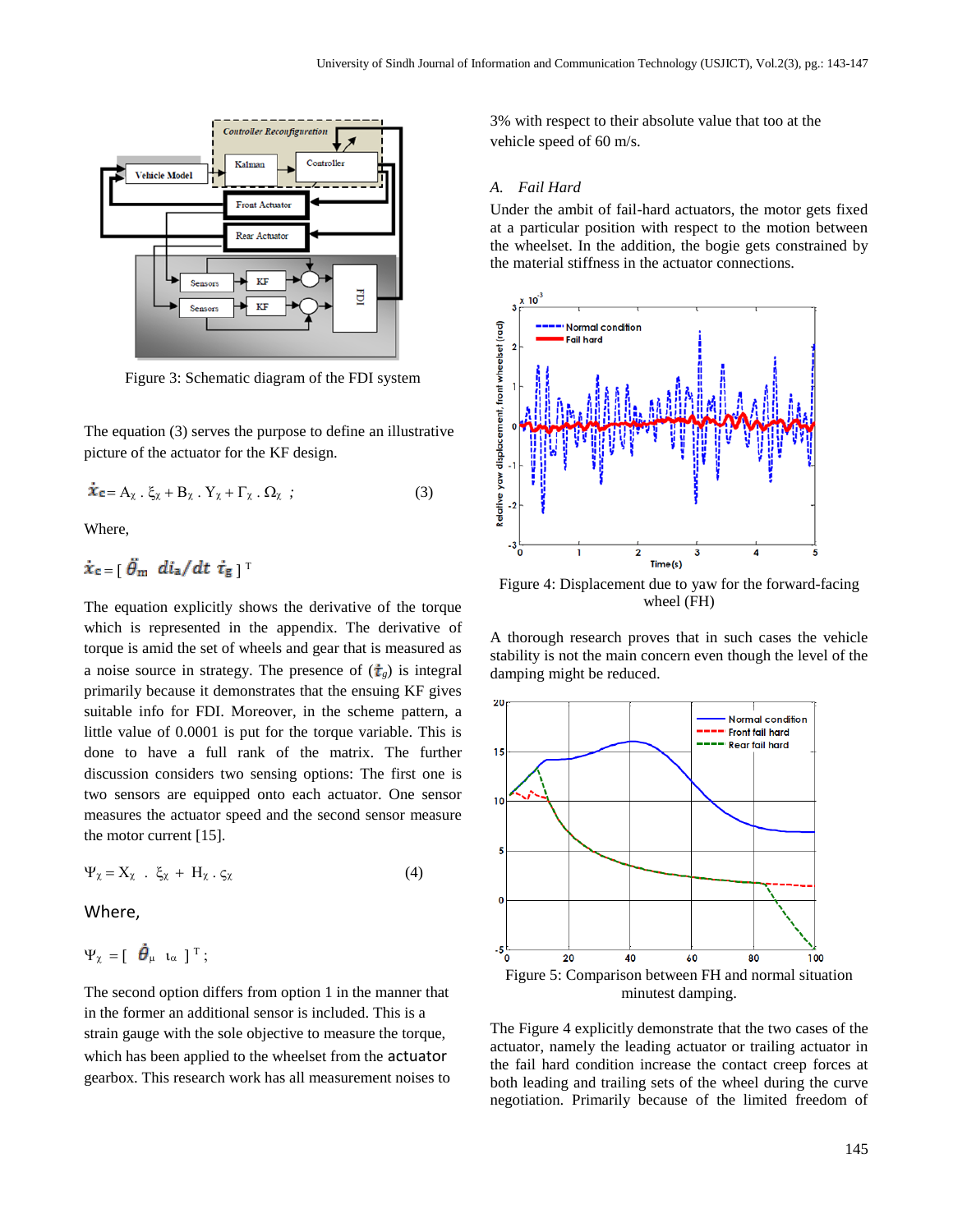movement of the damaged actuator. This results in poor steering performance. Hence to achieve a good curving performance, it is highly recommended that the forces generated in the lateral direction for the leading and the trailing wheelsets must be ideally equal. This equality is capable of maintaining the wheelsets in a peculiar position, where they can follow track that too without any deviation from each other.



Figure 6: lateral acceleration residual values of the front wheel



Figure 7: lateral acceleration residual values of rare wheel

If we consider the Figure 5 it shows the fluctuations in the signal as compared to the normal condition. When we generate the new residual values in the time domain as shown in Figure 6 and 7, we get the most similar response to the normal condition for front and rare wheels. This is particularly relevant on tight curves ion terms of lateral displacement at the angle of attack.

## *B. Fail Soft*

In the FH case, be it the SC or the OC case, the actuator will not be in a too well position to give the required control torque that stabilizes the kinematic mode of the wheelset.



Undoubtedly, In the SC and OC conditions for the active control system, the fault handling strategy is majority concerned with the preservation of the stability control. On the other hand, the curving performance is a secondary design issue.



Figure 9: Yaw displacement residual values (FS)

Figure 9 shows that by generating the different residual value for different parameters mitigate the chances of open and short circuit loses.

## V. RESULT

The detection of faults is successfully achieved. There are two faults which normally occur in the actuators and sensors. The Kalman bucy filter is designed to estimate the residual values for the fail hard and fail-soft failures through the above-given equations. The graphs show that by